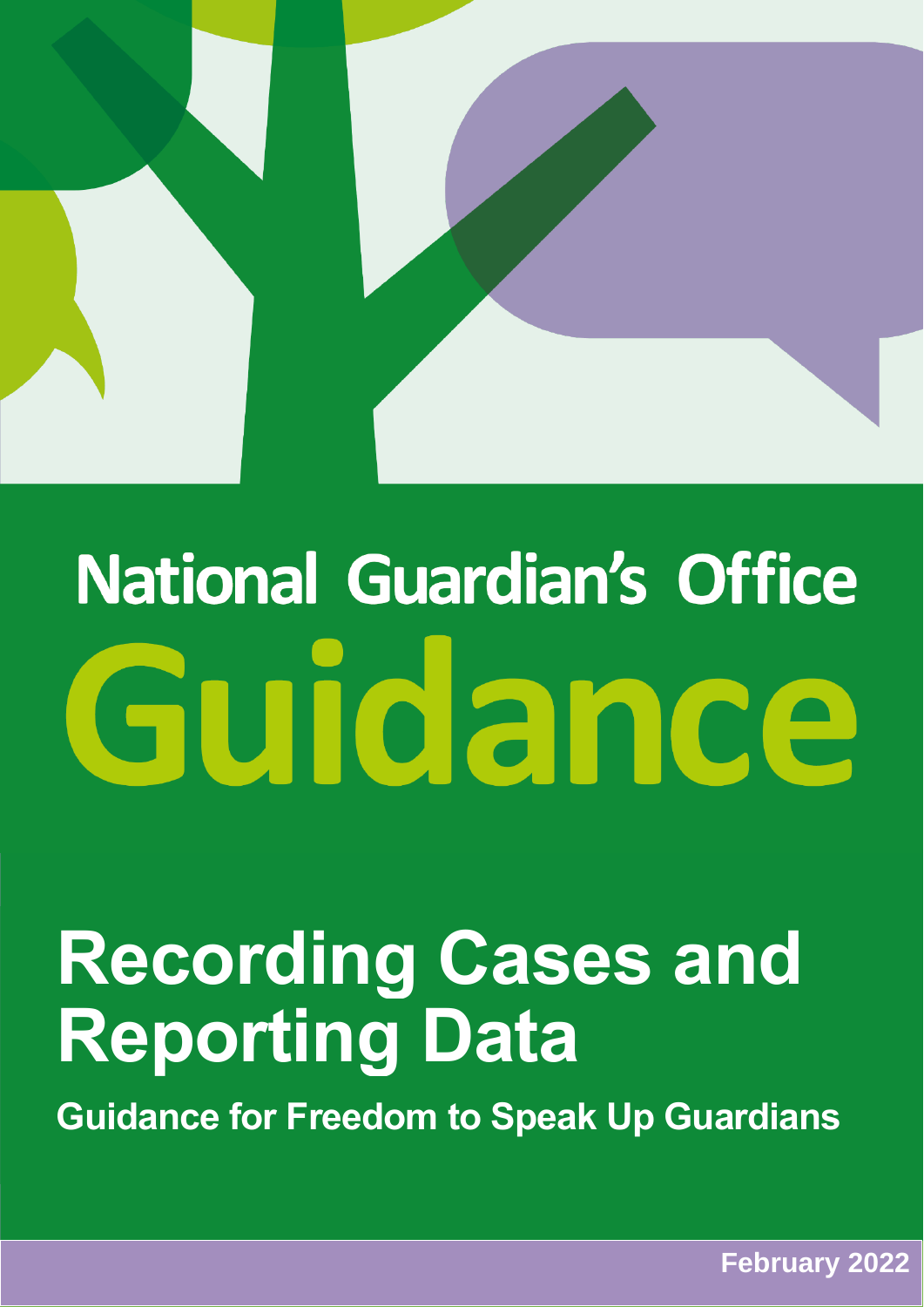

## **Introduction**

This guidance is designed to help Freedom to Speak Up Guardians record cases and report case data to the National Guardian's Office consistently.

This document replaces the [previous guidance](https://nationalguardian.org.uk/wp-content/uploads/2021/04/recording_cases_and_reporting_data_guidance_2021.pdf) on recording cases and reporting data, published in March 2021, and the accompanying document "Data collection: guidance on professional groups".

#### **When this guidance comes into effect**

This updated guidance comes into effect on **1 April 2022** – it applies to cases brought to Freedom to Speak Up Guardians on or after 1 April 2022.

The [previous version](https://nationalguardian.org.uk/wp-content/uploads/2021/04/recording_cases_and_reporting_data_guidance_2021.pdf) – to be read in conjunction with the accompanying guidance on professional groups – applies to cases received between 1 April 2021 and 31 March 2022**.** 

#### **Summary of changes**

The changes we have made are designed to meet the needs of Freedom to Speak Up Guardians who work in a wide range of organisations. They also respond to feedback we have received on the previous guidance from Freedom to Speak Up Guardians.

| <b>Previous version</b>   | <b>Revised version</b>                                |
|---------------------------|-------------------------------------------------------|
| The number of cases       | In line with our guidance on Developing Freedom to    |
| raised to FTSU            | Speak Up Champion and Ambassador Networks (April      |
| Guardians, champions,     | 2021), this item has been updated to remove reference |
| ambassadors etc., in your | to Freedom to Speak Up Champions, Ambassadors         |
| organisation in total     | etc. The item now reads -                             |
| during the reporting      |                                                       |
| period                    | The number of cases raised to Freedom to Speak Up     |
|                           | Guardians in the organisation you support in total    |
|                           | during the reporting period                           |
|                           | A new item has been added -                           |

The changes to the guidance include the following: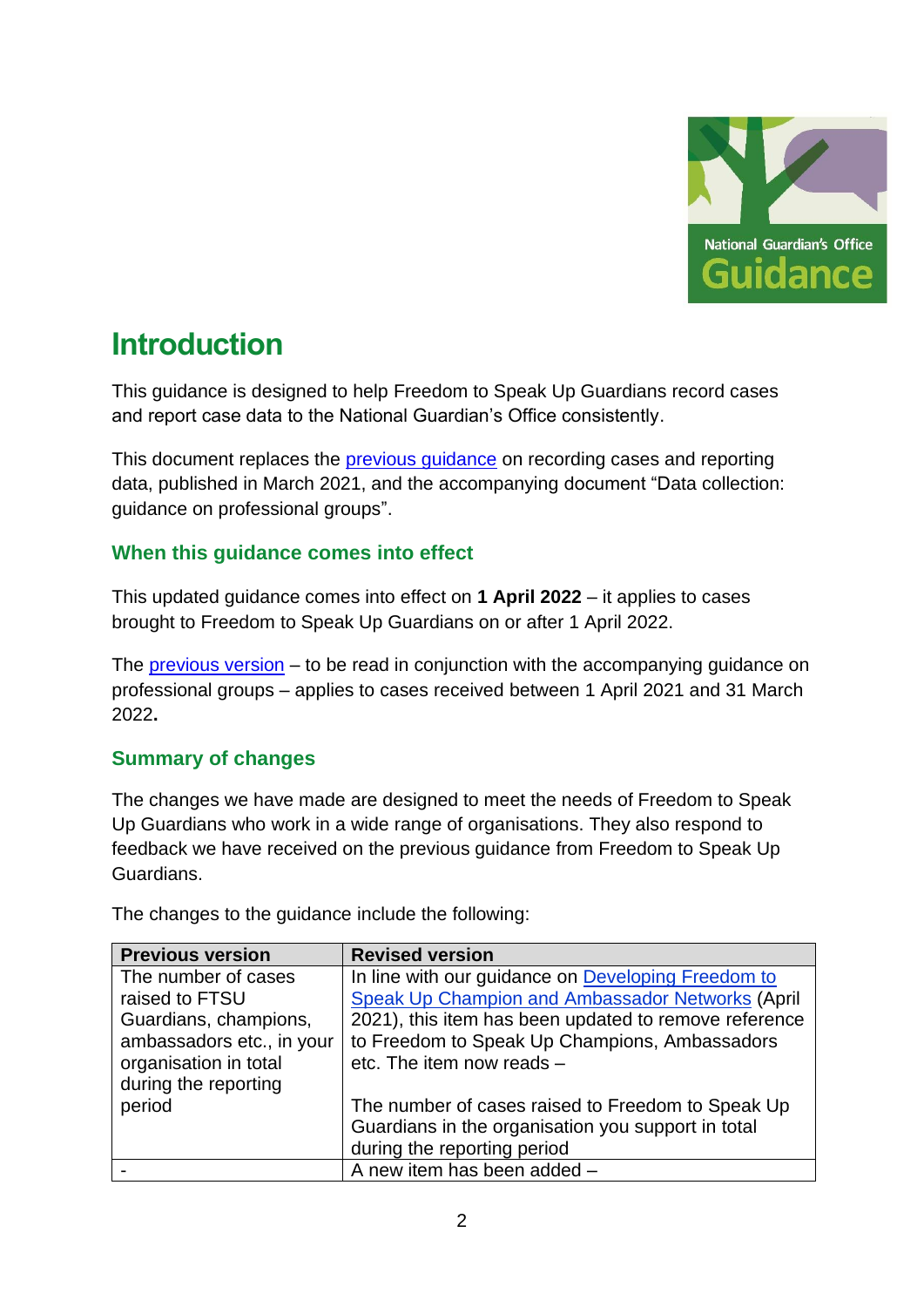|                                                     | Number of cases with an element of other<br>inappropriate attitudes or behaviours                   |
|-----------------------------------------------------|-----------------------------------------------------------------------------------------------------|
| Number of cases with an<br>element of worker safety | Number of cases with an element of worker safety or<br>wellbeing                                    |
| Number of cases with an<br>element of bullying or   | There are many definitions of bullying and harassment.                                              |
| harassment                                          | We have included particular definitions from the<br>Advisory, Conciliation and Arbitration Service. |
| <b>Professional level</b>                           | This item has been removed.                                                                         |
| Professional group                                  | This item is now called $-$                                                                         |
|                                                     | Professional/worker group                                                                           |
|                                                     | The professional/worker group categories have also<br>been updated.                                 |

In [Annex 2,](#page-21-0) you will find answers to some frequently asked questions about recording cases and reporting data.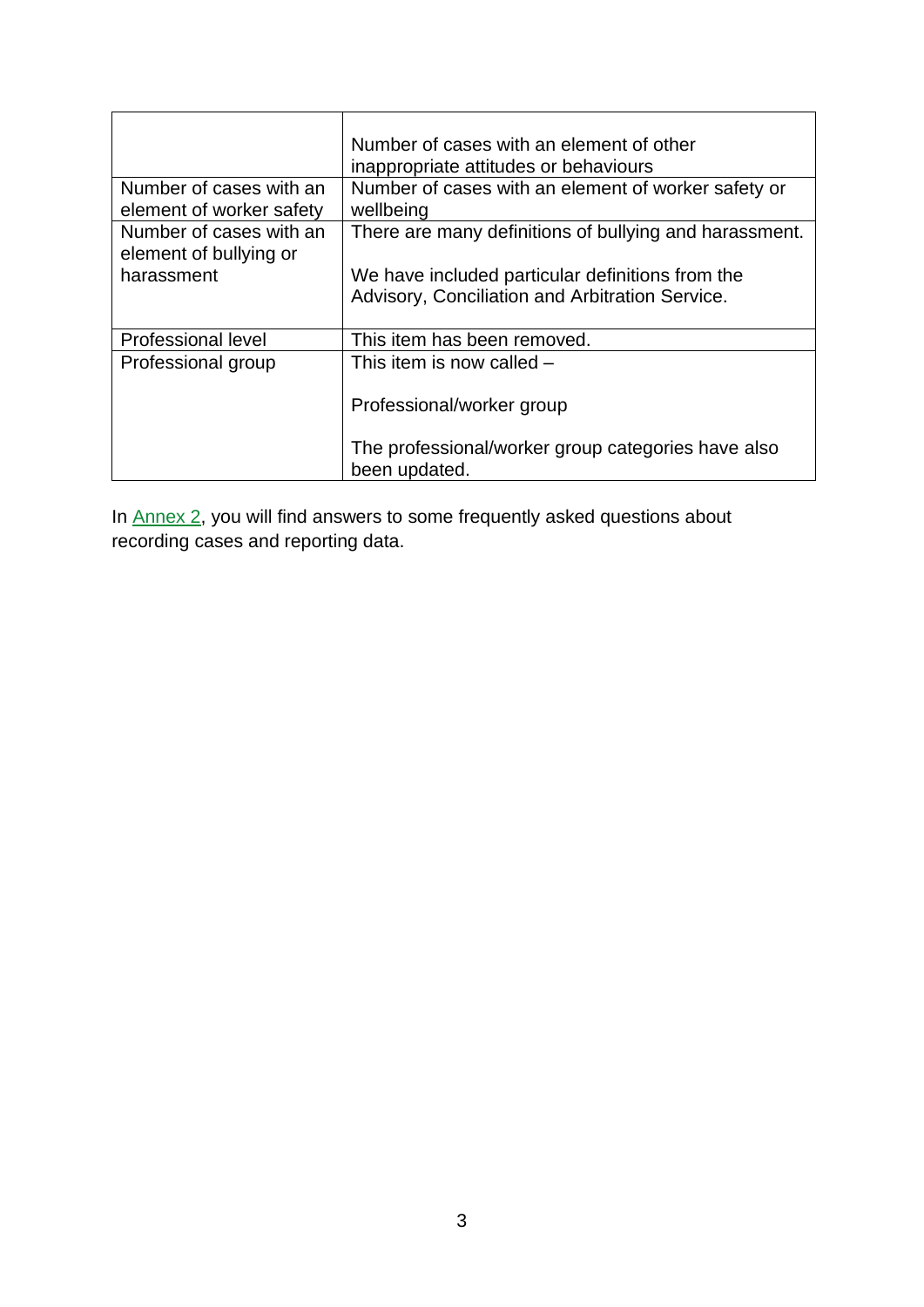

## **Contents**

| What is a Freedom of Information and/or Subject Access Request?  11             |
|---------------------------------------------------------------------------------|
| What to do if you receive a Freedom of Information or Subject Access Request 11 |
|                                                                                 |
|                                                                                 |
|                                                                                 |
|                                                                                 |
| Annex 2: Common questions and answers on recording cases and reporting data 22  |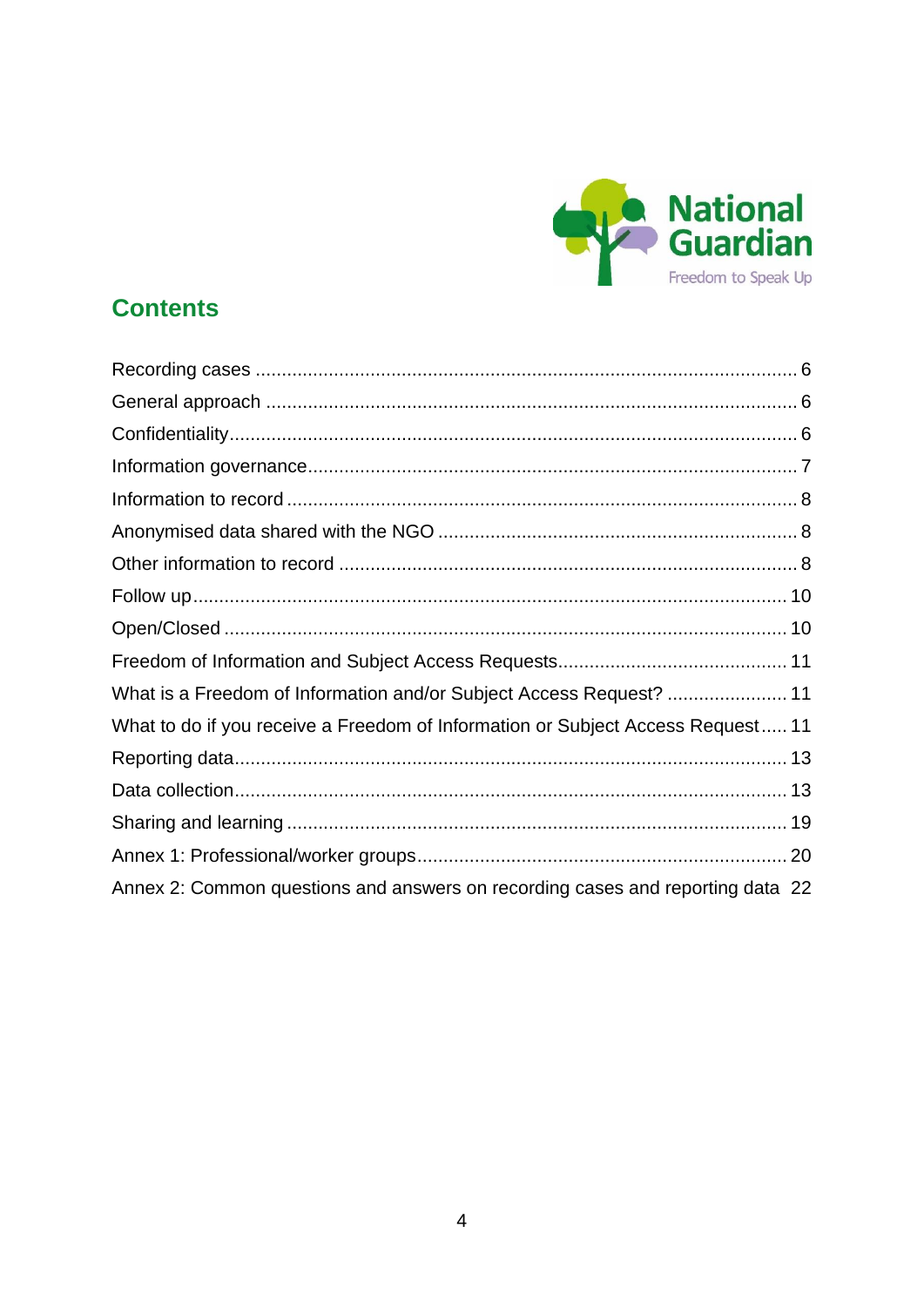

## **National Guardian's Office**

The [National Guardian's Office](http://www.nationalguardian.org.uk/) (NGO) works to make speaking up business as usual in the healthcare sector in England.

The office leads, trains and supports a network of Freedom to Speak Up Guardians and provides learning and challenge on speaking up matters to the healthcare system.

#### **Further information**

If you have comments on this guidance or suggestions for improvement, please contact the National Guardian's Office:

[enquiries@nationalguardianoffice.org.uk](mailto:enquiries@nationalguardianoffice.org.uk)

0191 249 4400 (10 AM – 2 PM, Monday – Friday, excluding bank holidays)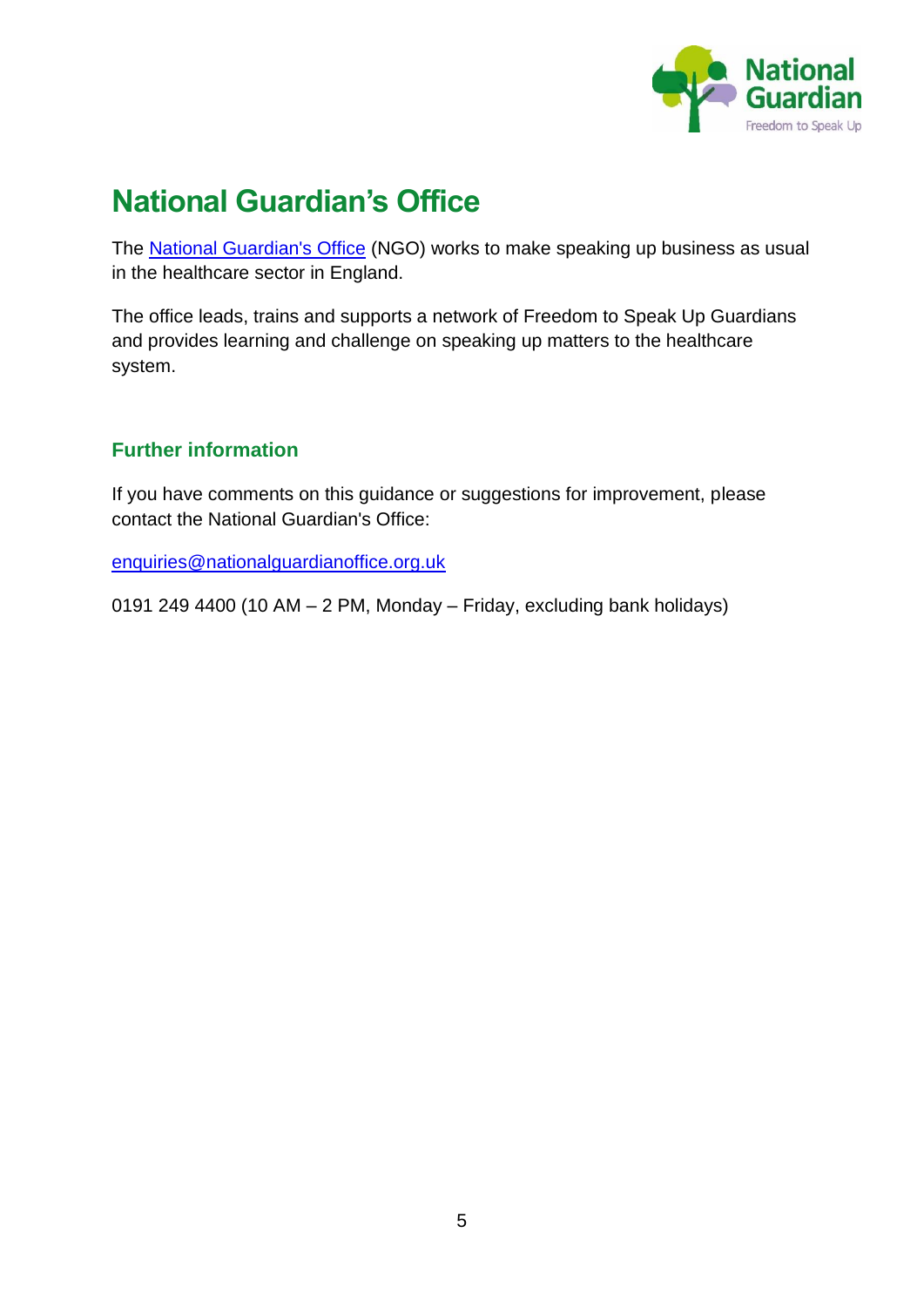## <span id="page-5-0"></span>**Recording cases**

Freedom to Speak Up Guardians are required to record **all** cases of speaking up that are raised with them, whether they are raised 'formally' or otherwise.<sup>1</sup>

Records:

- help you keep track of cases
- promote consistent case handling
- provide a measure of the speaking up culture and use of the Freedom to Speak Up Guardian route in the organisation/s you support
- are a source of information to identify trends and barriers to speaking up.

## <span id="page-5-1"></span>**General approach**

Cases should be recorded:

- in a consistent and systematic way
- with due regard to confidentiality
- in compliance with local data and information management and security policies.

## <span id="page-5-2"></span>**Confidentiality**

Confidentiality should always be respected. Details of individual cases should not be shared outside the bounds of your agreement with the person you are supporting. **As a general rule, without express consent, this includes not sharing details of individual cases among local networks of Freedom to Speak Up Guardians, nor with other parts of the organisation/s you support (and the organisation by which you are employed, if this is different), or with those outside your organisation.** 

Confidentiality may need to be broken in exceptional circumstances, such as an immediate risk of harm to a person. **However, there may be ways to protect confidentiality even when further action is needed.** Decisions on the extent of information that needs to be disclosed to allow appropriate action to be taken will need to be made on a case-by-case basis. In all cases where confidentiality may be affected, this should be discussed with the person who spoke up.

<sup>1</sup> For more information, please refer to our [report](https://nationalguardian.org.uk/case-review/derbyshire-community-health-services-nhs-trust/) following our case review at Derbyshire Community Health Services NHS Foundation Trust.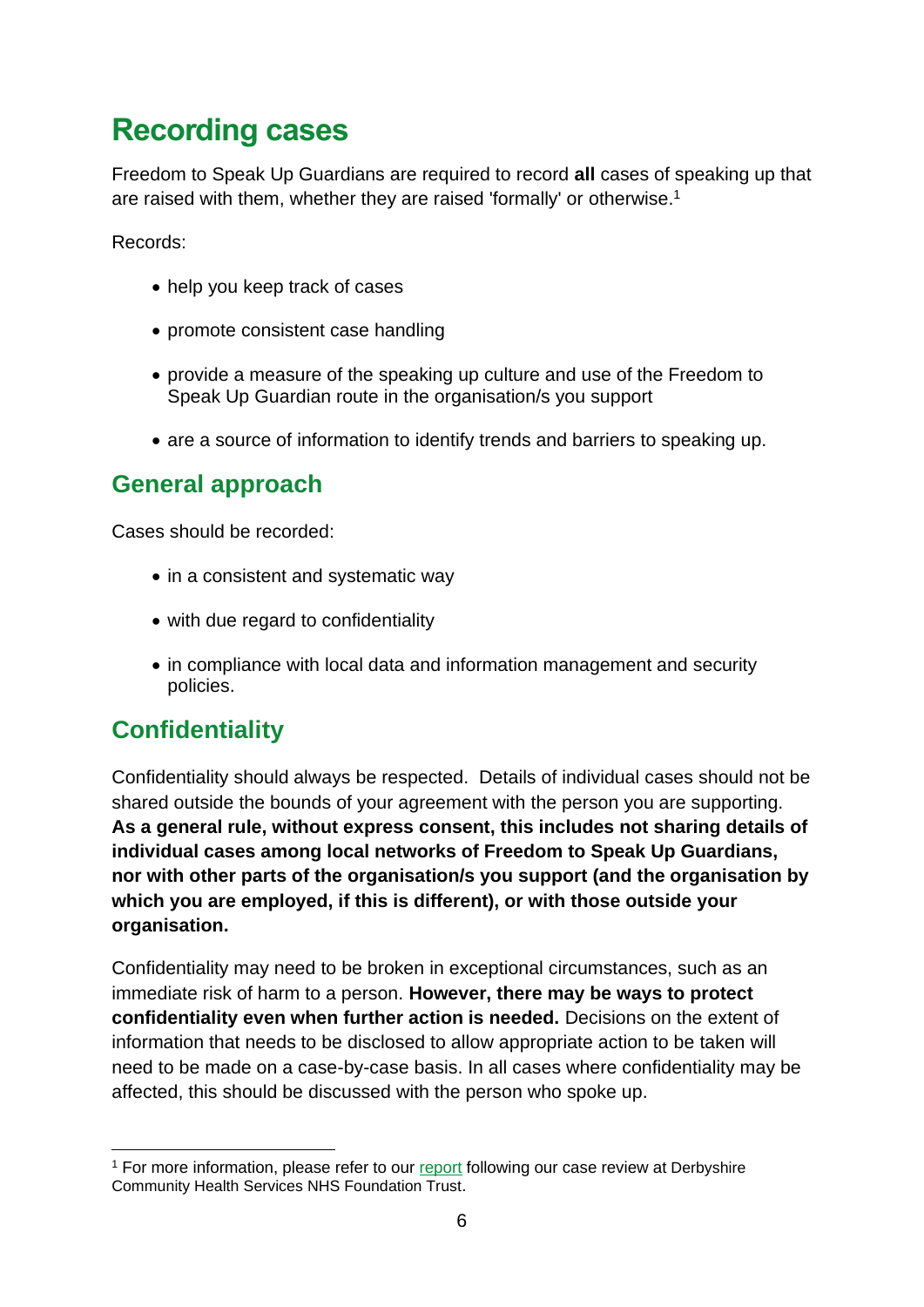## <span id="page-6-0"></span>**Information governance**

The [Data Protection Act 2018](https://www.legislation.gov.uk/ukpga/2018/12/contents/enacted) and the [General Data Protection Regulation \(GDPR\)](https://www.gov.uk/government/publications/guide-to-the-general-data-protection-regulation) form part of the data protection regime in the UK.

You should seek advice from the experts in your organisation regarding the data you are collecting, how it is processed, stored and retained.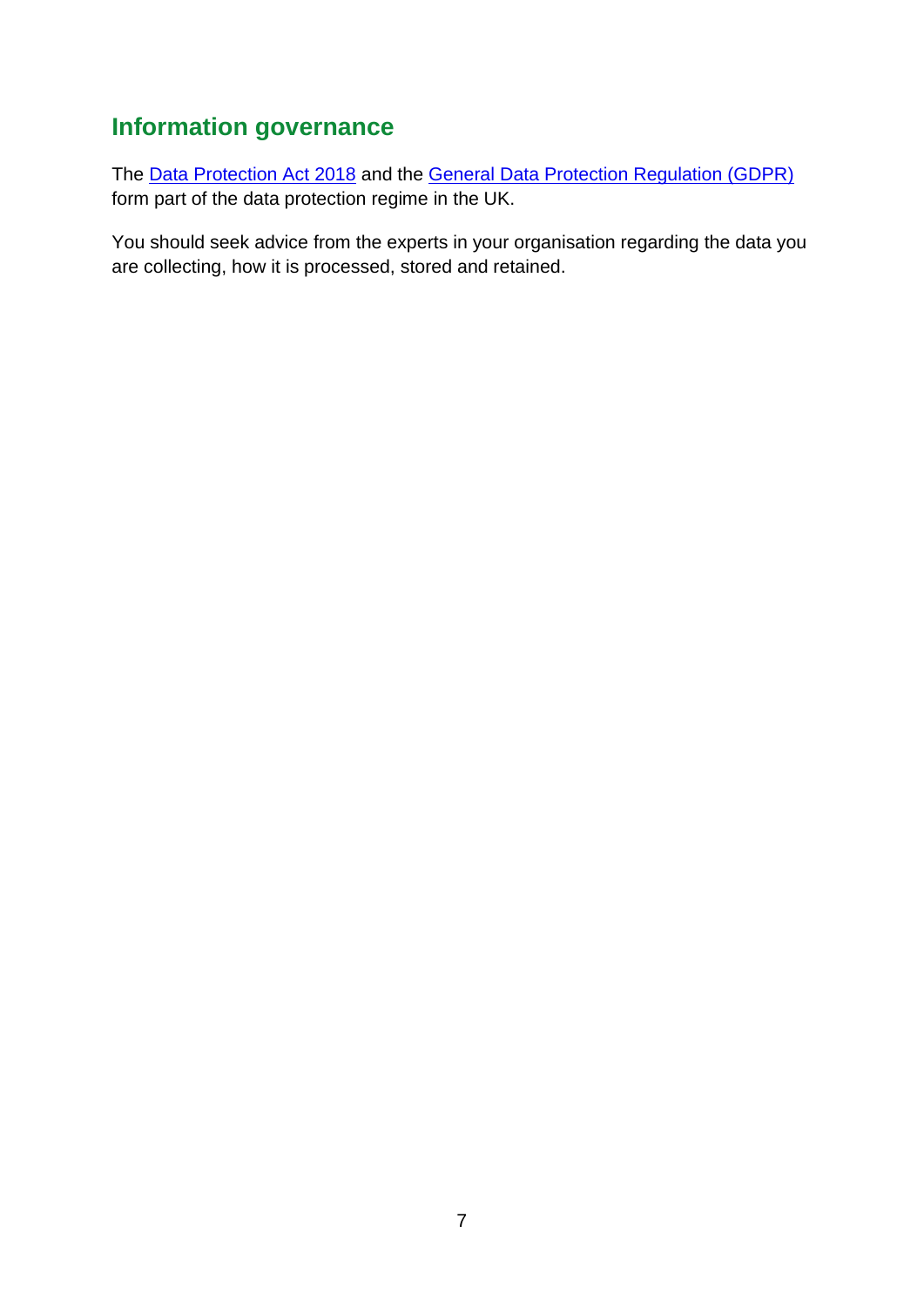## <span id="page-7-0"></span>**Information to record**

## <span id="page-7-1"></span>**Anonymised data shared with the NGO**

You should record the following information, which you are expected to report quarterly to the National Guardian's Office:

- The number of cases:
	- o received
	- o raised anonymously
	- o with an element\* of:
		- patient safety/quality
		- worker safety or wellbeing
		- **bullying or harassment**
		- other inappropriate attitudes or behaviours
	- o where people indicate that they are suffering disadvantageous and/or demeaning treatment as a result of speaking up
	- o brought by professional/worker groups
	- o where there was a response to the feedback question (and the answer)
- Themes from feedback and learning points.

**\*A case may include elements of patient safety/quality, bullying or harassment, worker safety or wellbeing and/or other inappropriate attitudes or behaviours (as well as other matters). Please use all categories that apply for each case.**

You can find out more about data reporting requirements later in this guide.

## <span id="page-7-2"></span>**Other information to record**

You may also want to record the following information to understand cases better, monitor the use of your service, and identify trends and themes and potential barriers to speaking up:

#### **A brief factual summary**

- Recording this information as soon as possible after contact is made will ensure that the information given is fresh in your mind and accurate
- Be mindful of the degree of urgency with which action may need to be taken and/or a response required
- A case may be made up of multiple discrete issues, each with its distinct escalation route. Good listening skills and open questions will help you understand the whole picture
- When thinking about the case, you will want to note areas that indicate barriers to speaking up experienced by the person/s involved.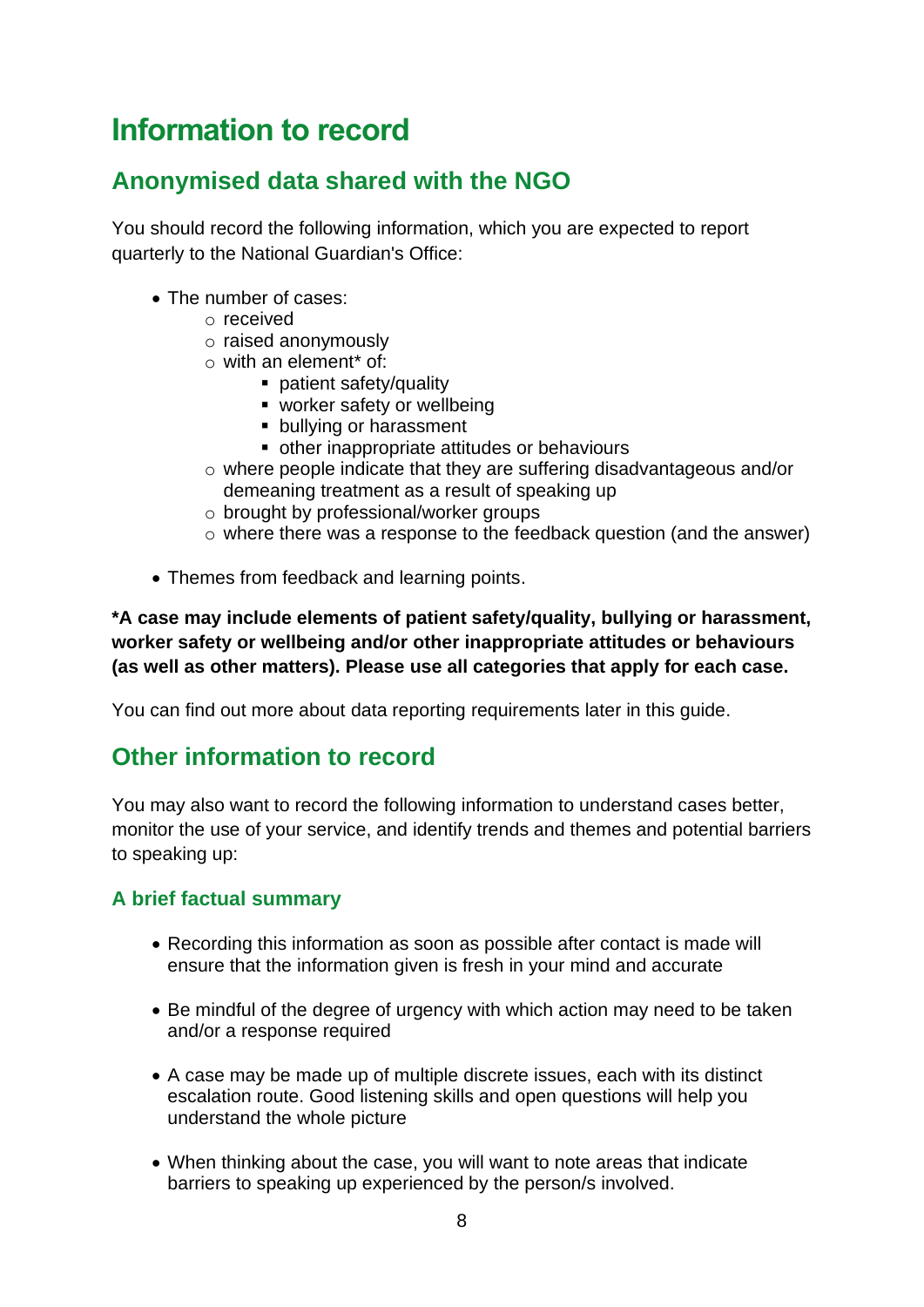#### **Has the individual spoken up previously?**

• This information may inform discussions and expectations around requests for confidentiality. It may also reveal barriers to speaking up using other routes.

#### **What is their desired outcome?**

- This information may provide helpful information about the next steps or potential solutions. It may also help inform discussions around managing expectations
- You will want to ensure all aspects of the case are appropriately handled irrespective of the desired outcome.

#### **Contact preferences**

• It is important to record how, when and how often the person speaking up wants to be contacted.

#### **Action taken**

- It is important to record what action/s are taken and when, how and to whom referrals are made
- This is also another place to note anything encountered as the case progresses that indicates a barrier to speaking up or that policies are not being followed or could be improved.

#### **Investigation**

• The number of cases where an investigation is initiated, and whether these investigations are carried out by the organisation itself (internal) or by third parties (external).

#### **Further characteristic details**

- The characteristics of the person speaking up could potentially identify barriers to speaking up. These include 'protected characteristics' - such as age, gender, ethnicity or sexual orientation, as well as characteristics such as the person's contractual relationship (e.g. students, agency workers and volunteers) or their work shift patterns (e.g. night shift workers)
- This information may facilitate understanding of the Freedom to Speak Up Guardian's reach across the organisation and identify groups that may be using the Freedom to Speak Up Guardian route more/less frequently.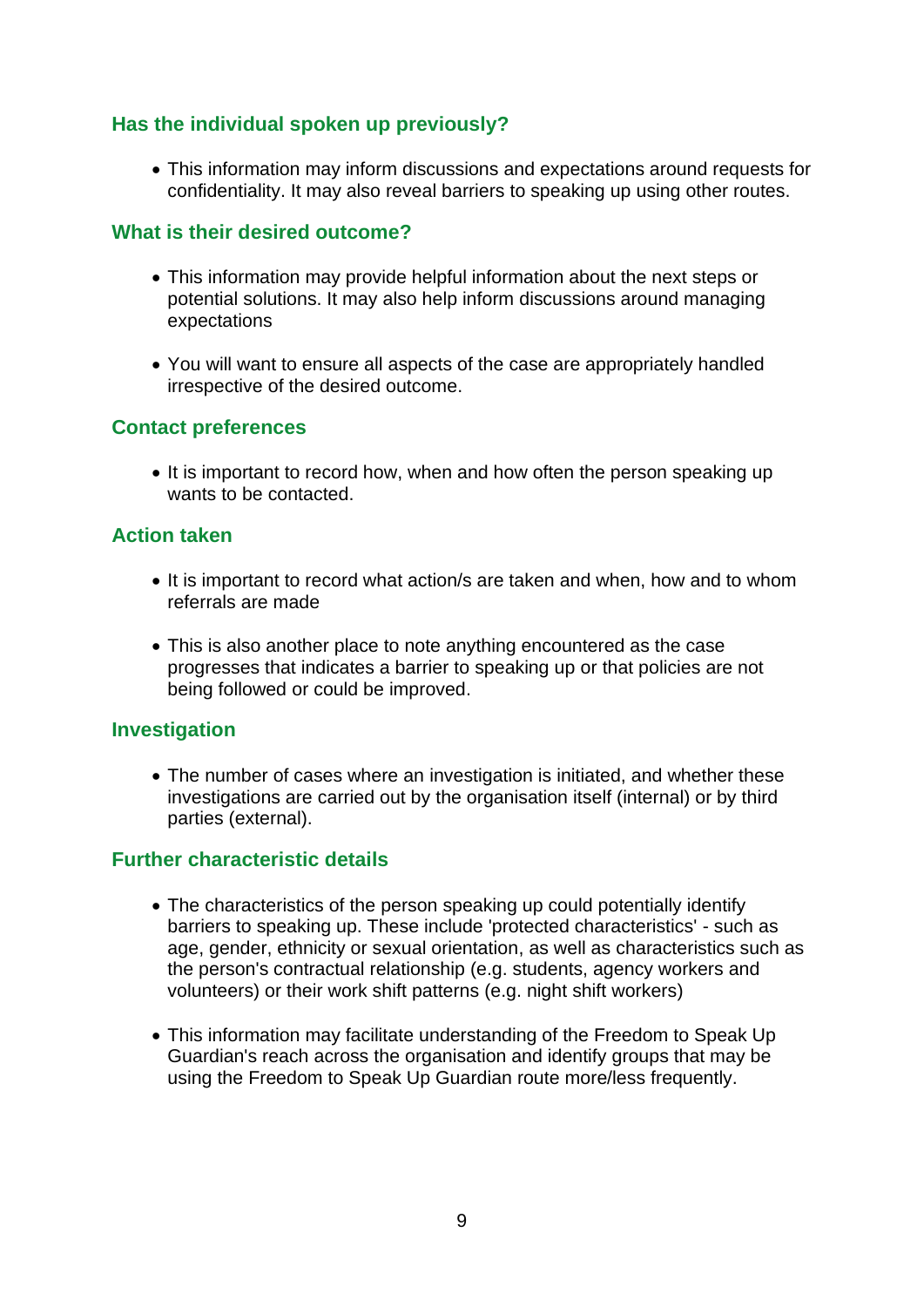## <span id="page-9-0"></span>**Follow up**

It is good practice to follow up with the person who brought a case to you, providing a written summary of what was discussed, action/s agreed, and the next step/s. This communication can also include a helpful reminder about your role as a Freedom to Speak Up Guardian, how the information shared by the person speaking up will be stored and for how long, and information about confidentiality.

## <span id="page-9-1"></span>**Open/Closed**

A case should not be closed until you are satisfied that all possible routes have been reasonably pursued, including all avenues of dispute.

In some circumstances, someone speaking up may decide to 'drop out' of the process – however, you will want to make sure any action taken in response to a case reaches an appropriate conclusion before it is closed.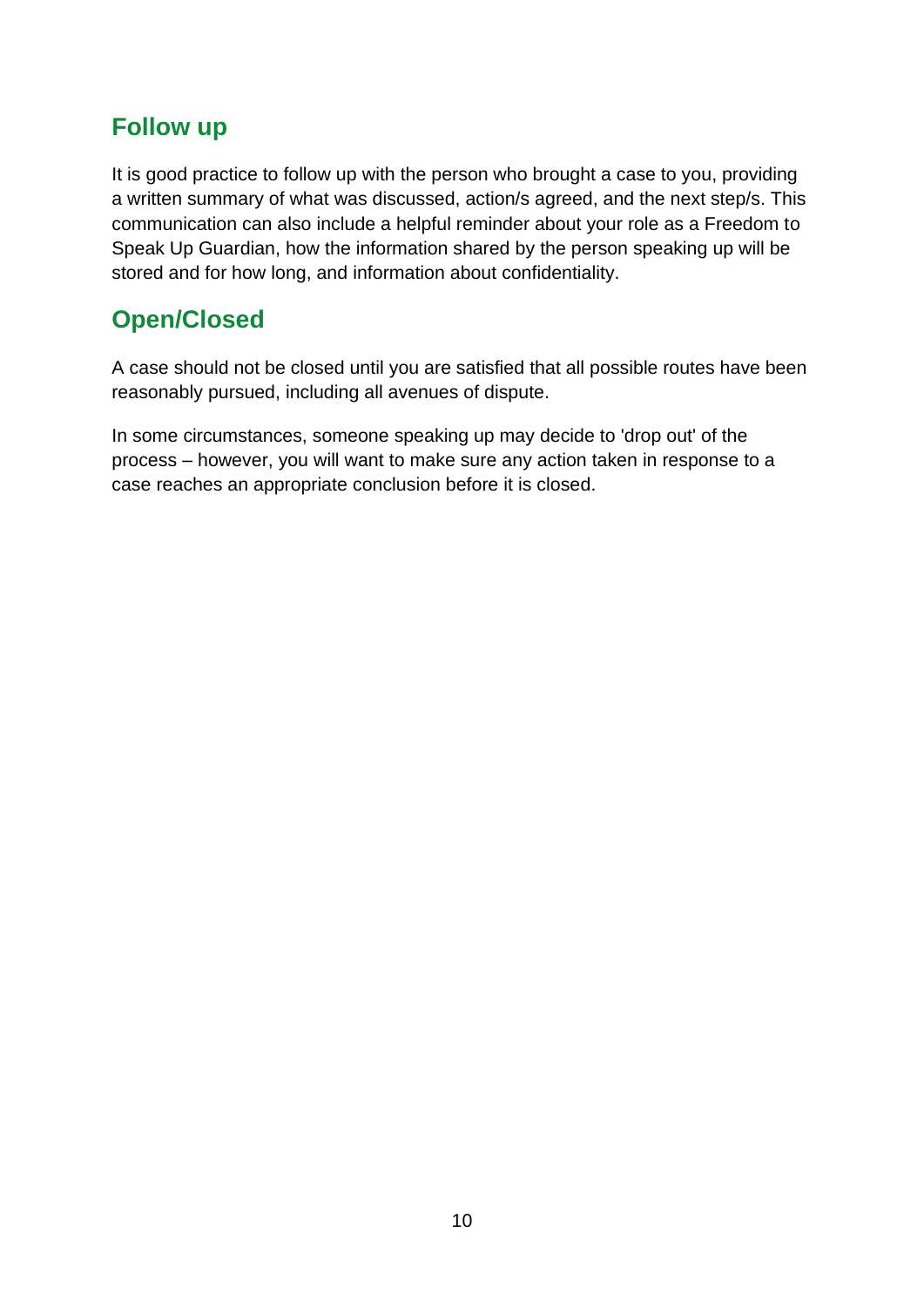## <span id="page-10-0"></span>**Freedom of Information and Subject Access Requests**

Your records may need to be disclosed (e.g. to comply with a subject access request under the [Data Protection Act 2018\)](https://itservicemanagementcqcorg.sharepoint.com/sites/NationalGuardian/Shared%20Documents/Intel%20and%20Learning/SU%20Data%20Collection/2021%2022/Updating%20Guidance/Data%20Protection%20Act%202018).

## <span id="page-10-1"></span>**What is a Freedom of Information and/or Subject Access Request?**

The Freedom of Information Act 2000 provides public access to information held by public authorities. The legislation entitles members of the public to request information from public authorities, i.e. a Freedom of Information (FOI) request.

Public authorities include government departments, NHS organisations and other bodies that exercise functions of a public nature. Further information can be found [here.](https://ico.org.uk/media/1152/public_authorities_under_the_foia.pdf)

A Subject Access Request (SAR) is where an individual has the right to ask an organisation whether they are using or storing their personal information. They can also ask for copies of this personal information, verbally or in writing. This applies to organisations that collect and store personal information, not just applicable to public authorities.

## <span id="page-10-2"></span>**What to do if you receive a Freedom of Information or Subject Access Request**

These should be passed to the Information Access/Data Protection team or those responsible for dealing with these requests in your organisation.<sup>2</sup>

These requests must be responded to within a specific timeframe, so consult your Information Access/Data Protection team (or equivalent) as soon as you receive a request.

Please be mindful of our guidance for Freedom to Speak Up Guardians set out above regarding confidentiality: *'confidentiality should always be respected, and details of individual cases should not be shared outside the bounds of your agreement with the individual you are supporting*'.

The relevant experts in your organisation will help you discuss any exemptions and the level of detail to be provided.

 $2$  The NGO cannot give detailed advice as we are not the 'data controller' for the requested information.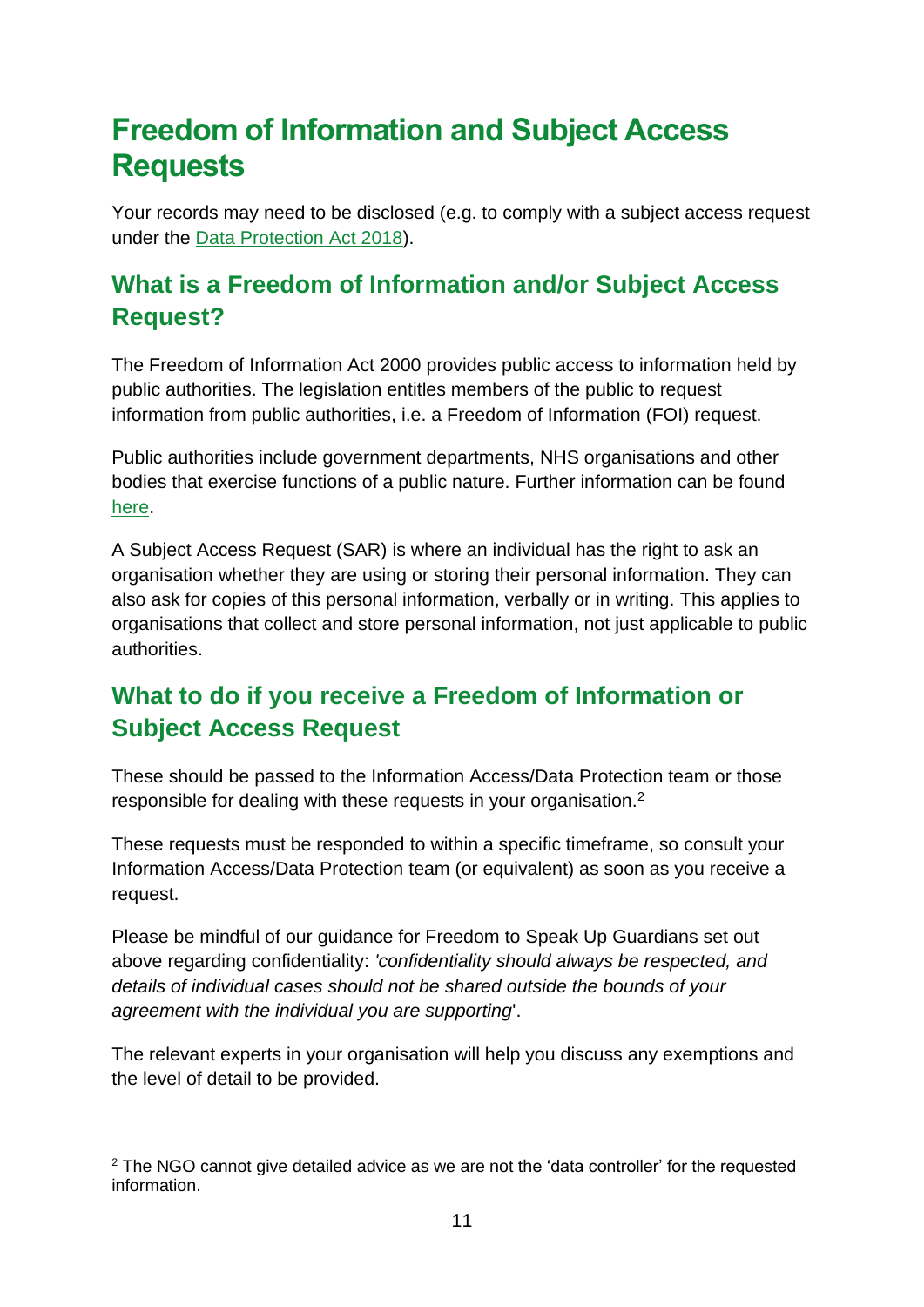Be mindful of inadvertent breaches of confidentiality/identification of individuals in the process and the potential for those individuals to suffer loss, harm, prejudice or loss of privacy. You are dealing with personal information which may also have been provided in confidence and sometimes in small numbers, so be mindful of the requirement to protect the integrity of the level of confidentiality you offer.

Please refer to the [Information Commissioner's Office](https://ico.org.uk/) for further information.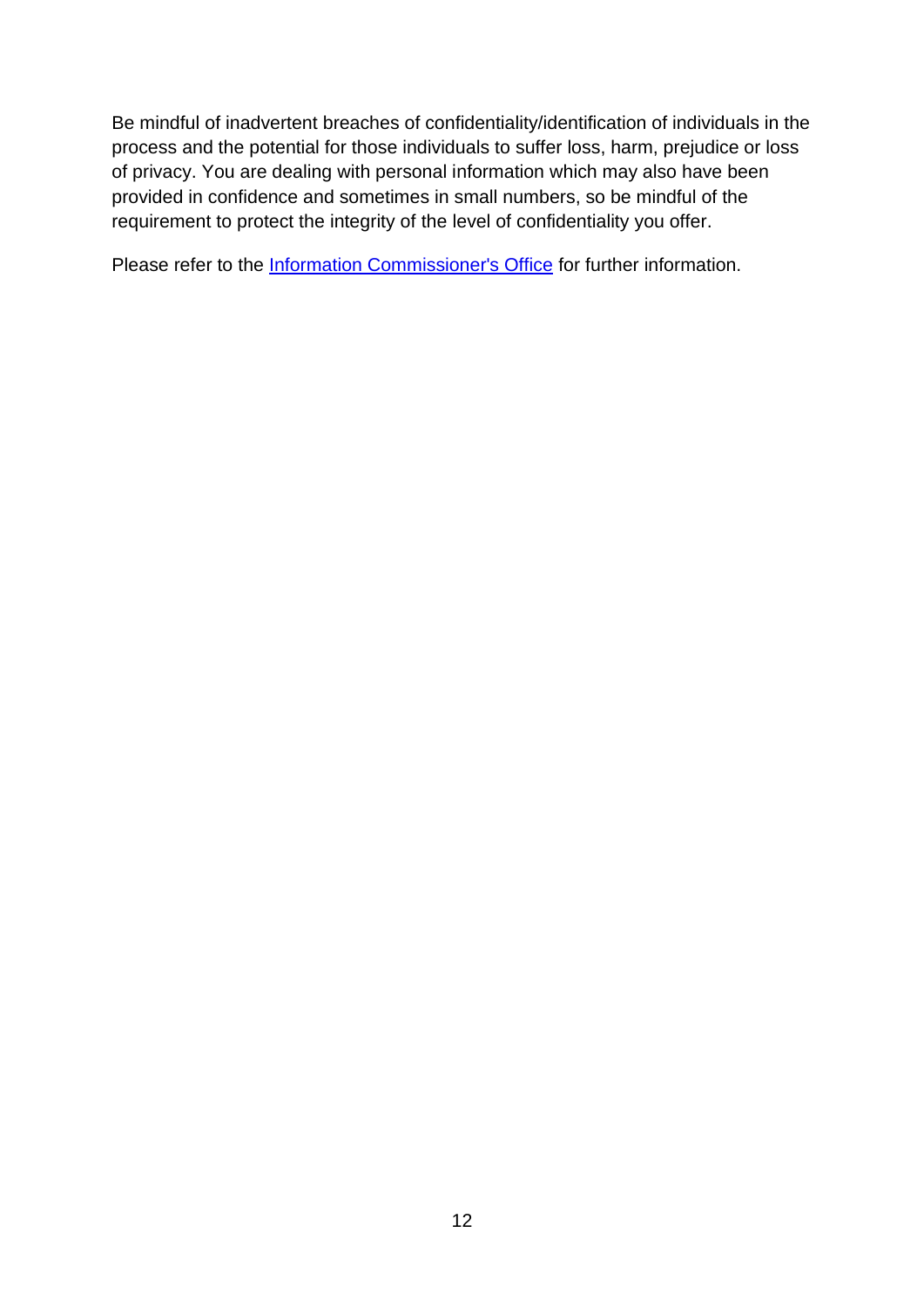## <span id="page-12-0"></span>**Reporting data**

Every quarter, the NGO collects data about the speaking up cases brought to Freedom to Speak Up Guardians. This data informs our understanding of:

- the implementation, utilisation and development of the Freedom to Speak Up Guardian role
- trends and themes in speaking up.

The information is collected at an organisational level (e.g. an NHS trust or national body).

Where several Freedom to Speak Up Guardians support a single organisation only one data return will be needed each quarter. Arrangements for ensuring that multiple returns are not submitted and that the relevant high-level anonymised information is exchanged between guardians to facilitate this should be made locally.

Freedom to Speak Up Guardian's supporting multiple organisations should discuss their data reporting requirements with the NGO.

The dates for upcoming data collection exercises can be found on our [website.](https://www.nationalguardian.org.uk/freedom-to-speak-up-guardian-directory/)

## <span id="page-12-1"></span>**Data collection**

Freedom to Speak Up Guardians are asked to report the following information regarding the speaking up cases brought to them:

#### **The number of cases raised to Freedom to Speak Up Guardians in the organisation supported in total during the reporting period**

- Each person speaking up to a Freedom to Speak Up Guardian should be counted as a separate case even where several individuals may be speaking up about the same matter together or separately
- Each time a single individual speaks up to a Freedom to Speak Up Guardian this should be counted as a separate case
- All cases that are raised during the reporting period should be recorded in your return to the NGO, whether they are open or closed
- If there are no cases for the reporting period, this should be reported as zero cases.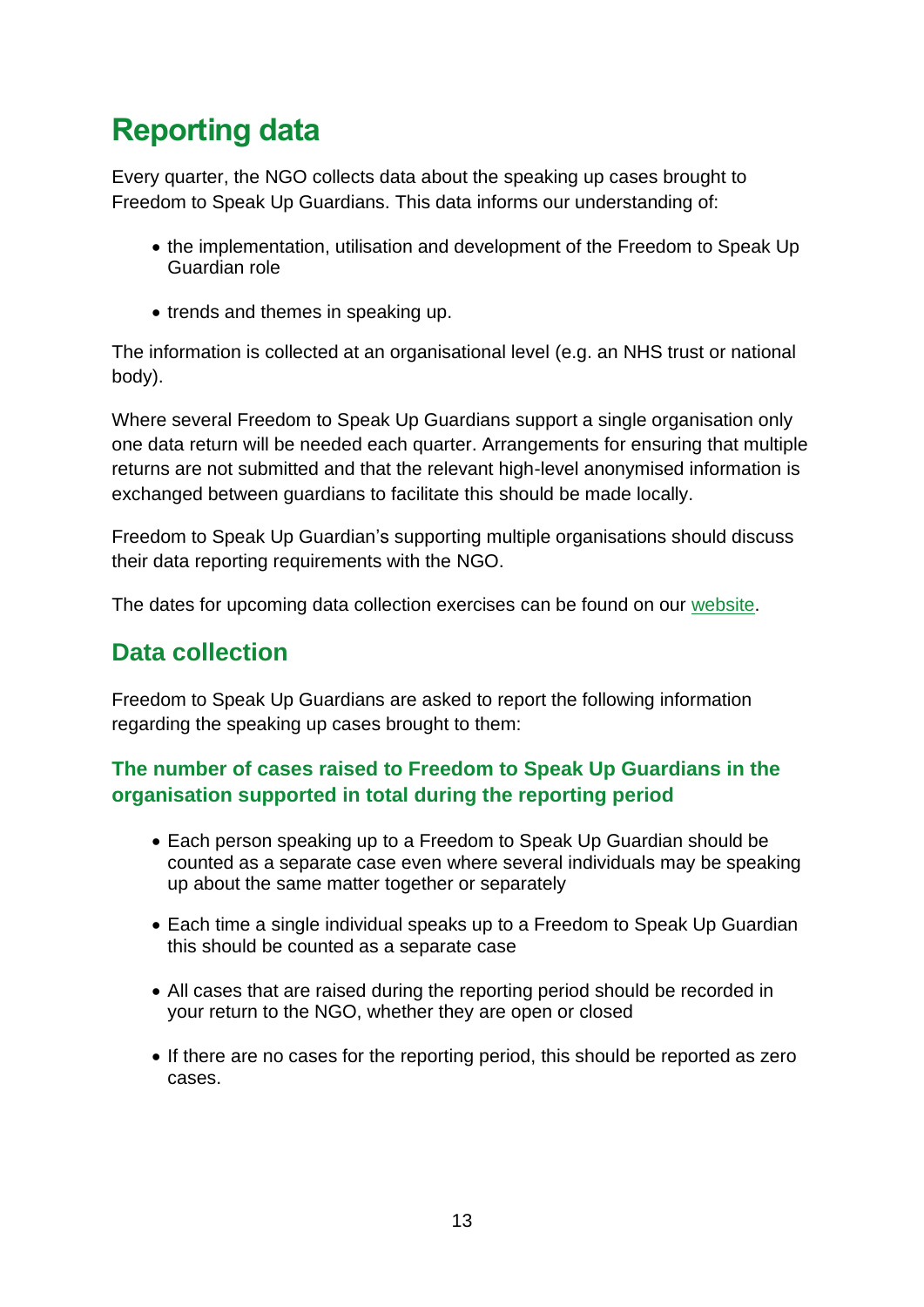#### **Number of cases raised anonymously**

- Anonymous cases are those where the person speaking up is unwilling or feels unable to reveal their identity to you - you do not know who they are
- These cases should be recorded and treated as anonymous cases even if you believe you may know the person's identity
- Cases raised anonymously can be distinguished from cases raised confidentiality. Where someone speaks up confidentiality, they reveal their identity to someone on the condition that it will not be disclosed further without their consent (unless legally required to do so).

#### **Number of cases with an element of patient safety/quality**

- Any case that includes an element that may indicate a risk of adverse impact on patient safety or the quality of care. This can be a current or past matter and may identify risks or be about actual events
- The case should still be recorded in this category where the individual speaking up believes there is an impact on patient safety/quality, even if it is not clear whether there is an impact without further investigation.

#### **Number of cases with an element of worker safety or wellbeing**

- Any case that includes an element that may indicate a risk of adverse impact on worker safety or wellbeing. This can be a current or past matter and may identify risks or actual events
- The terms worker safety and wellbeing should be interpreted broadly. The focus should be on the perceptions of the individual bringing the case
- The [Health and Safety Executive](https://www.hse.gov.uk/workers/) states: *"All workers are entitled to work in environments where risks to their health and safety are properly controlled."*

Examples of worker safety or wellbeing could include:

- Lone working arrangements, especially at night
- Insufficient access to personal protective equipment
- Stress at work
- Unsuitable or insufficient risk assessment

#### **Number of cases with an element of bullying or harassment**

• Any case that includes an element that may indicate a risk or incident of bullying or harassment. This can be a current or past matter and may identify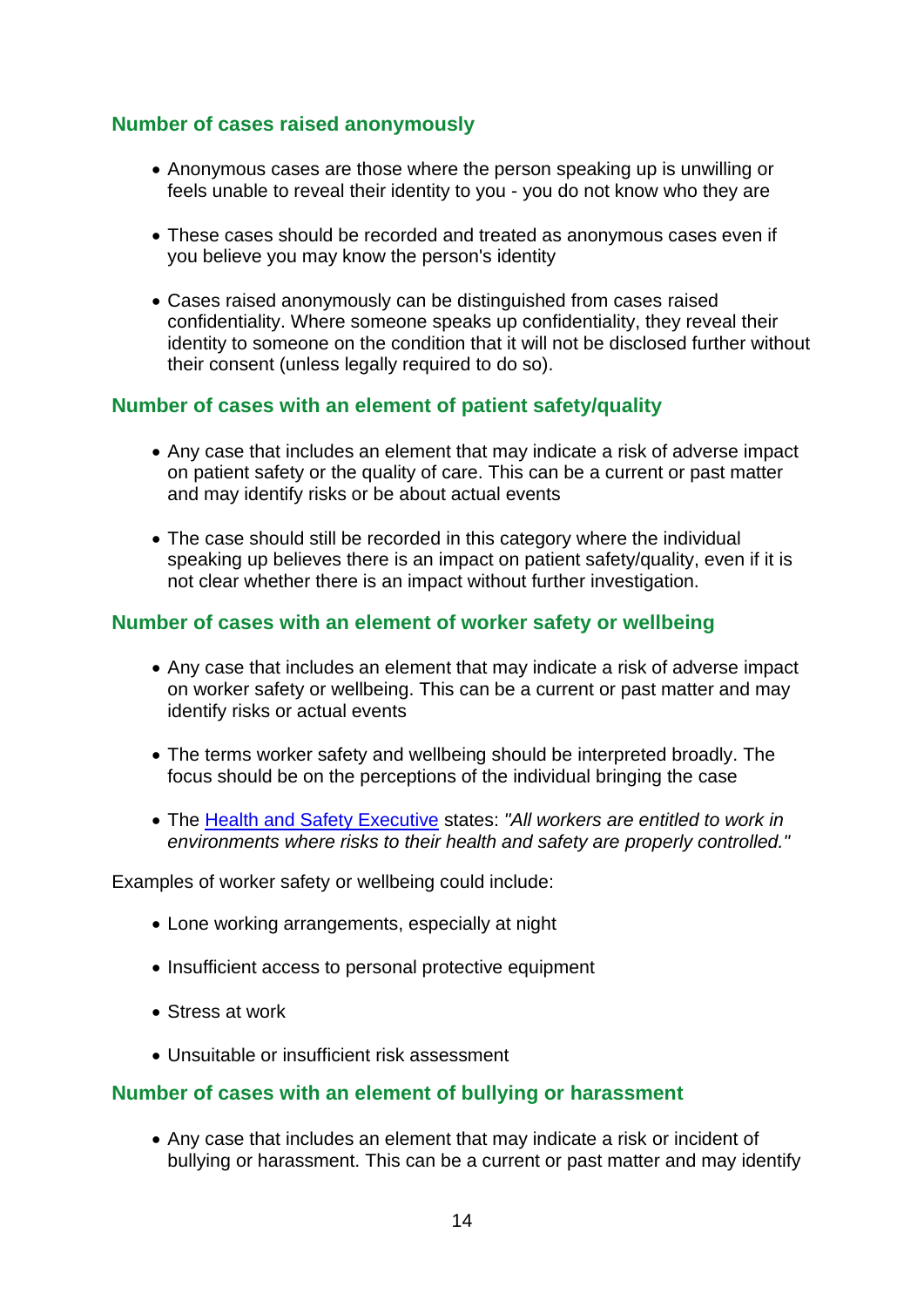risks or be about actual events

- The case should be recorded in this category where the person raising the case believes there is an element of bullying or harassment
- The terms bullying and harassment should be interpreted broadly. The focus should be on the perceptions of the person bringing the case.

There are various definitions of bullying and harassment, including these from the Advisory, Conciliation and Arbitration Service (Acas):

#### **Bullying**

*"…bullying… can be described as unwanted behaviour from a person or group that is either:*

- *offensive, intimidating, malicious or insulting*
- *an abuse or misuse of power that undermines, humiliates, or causes physical or emotional harm to someone*

#### *Examples could include:*

- *spreading malicious rumours about someone*
- *consistently putting someone down in meetings*
- *excluding someone from team social events*
- *someone consistently undermining their manager's authority*
- *putting humiliating, offensive or threatening comments or photos on social media"*

#### Harassment

*"Harassment is when bullying or unwanted behaviour is related to any of the following (known as 'protected characteristics' (under the Equality Act 2010), including age, disability, gender reassignment, race, sex and sexual orientation.*

#### *Example –*

*A group of people at work keep making offensive comments about a team member's age. This is making them feel humiliated and anxious about coming to work. This is likely to be harassment because of the team member's age."*

You can find more information on these particular definitions on the [Acas](https://www.acas.org.uk/handling-a-bullying-harassment-discrimination-complaint) website.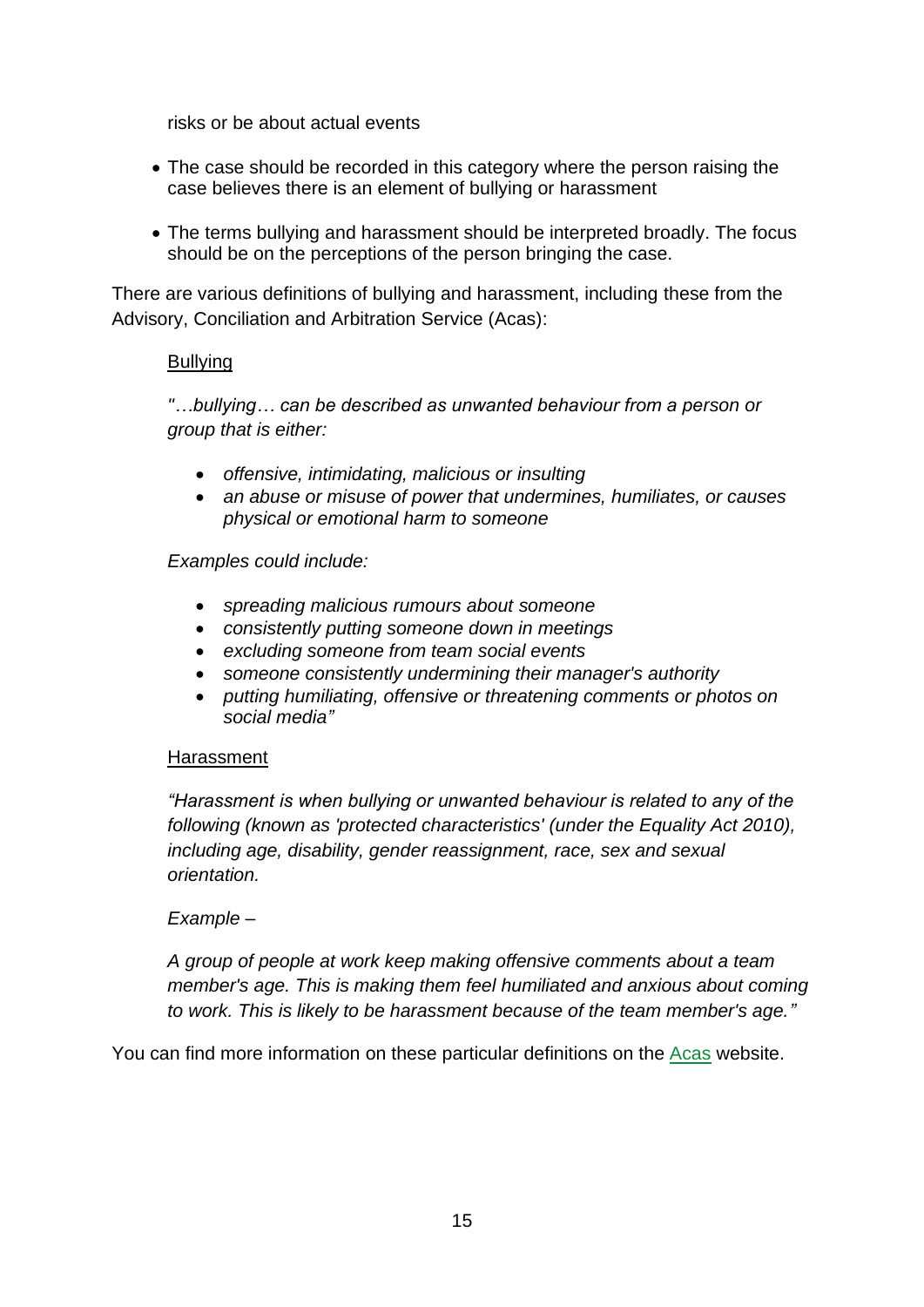#### **Number of cases with an element of other inappropriate attitudes or behaviours**

- Any case that includes an element that may indicate a risk of other inappropriate attitudes or behaviours that do not constitute bullying or harassment. This can be a current or past matter and may identify risks or be about actual events
- The case should be recorded in this category where the person raising the case believes there is an element of other inappropriate attitudes or behaviours
- The terms other inappropriate attitudes or behaviours should be interpreted broadly. The focus should be on the perceptions of the person bringing the case
- Examples of other inappropriate attitudes or behaviours may include:
	- o Actions contrary to an organisation's values
	- o Incivility
	- o Microaggressions.

Please distinguish other inappropriate attitudes or behaviours from bullying. The other inappropriate attitudes or behaviours category seeks to capture those cases that would not otherwise fall within the bullying or harassment category.

As mentioned above, there are various definitions of bullying. However, the multiple definitions of bullying tend to share the following features:

- unwanted behaviour, that is:
	- o *intended* to harm, hurt or humiliate another person
	- o *repeated* (or has the potential to be repeated) over time
	- o *abuse or misuse of power* in practice or perception.<sup>3</sup>

**A case may include elements of patient safety/quality, bullying or harassment, worker safety or wellbeing, and/or other inappropriate attitudes or behaviours (as well as other matters). Please select all categories that apply for each case.**

#### **Number of cases where disadvantageous and/or demeaning treatment as a result of speaking up is indicated**

- This category refers to treatment as a result of the act of speaking up, rather than the specifics of the matter raised by speaking up
- Disadvantageous and/or demeaning treatment as a result of speaking up may include being ostracised, given unfavourable shifts, being overlooked for promotion, or being moved from a team. It can be a deliberate act or a failure

<sup>&</sup>lt;sup>3</sup> Power imbalances can change over time and in different situations, even if they involve the same people.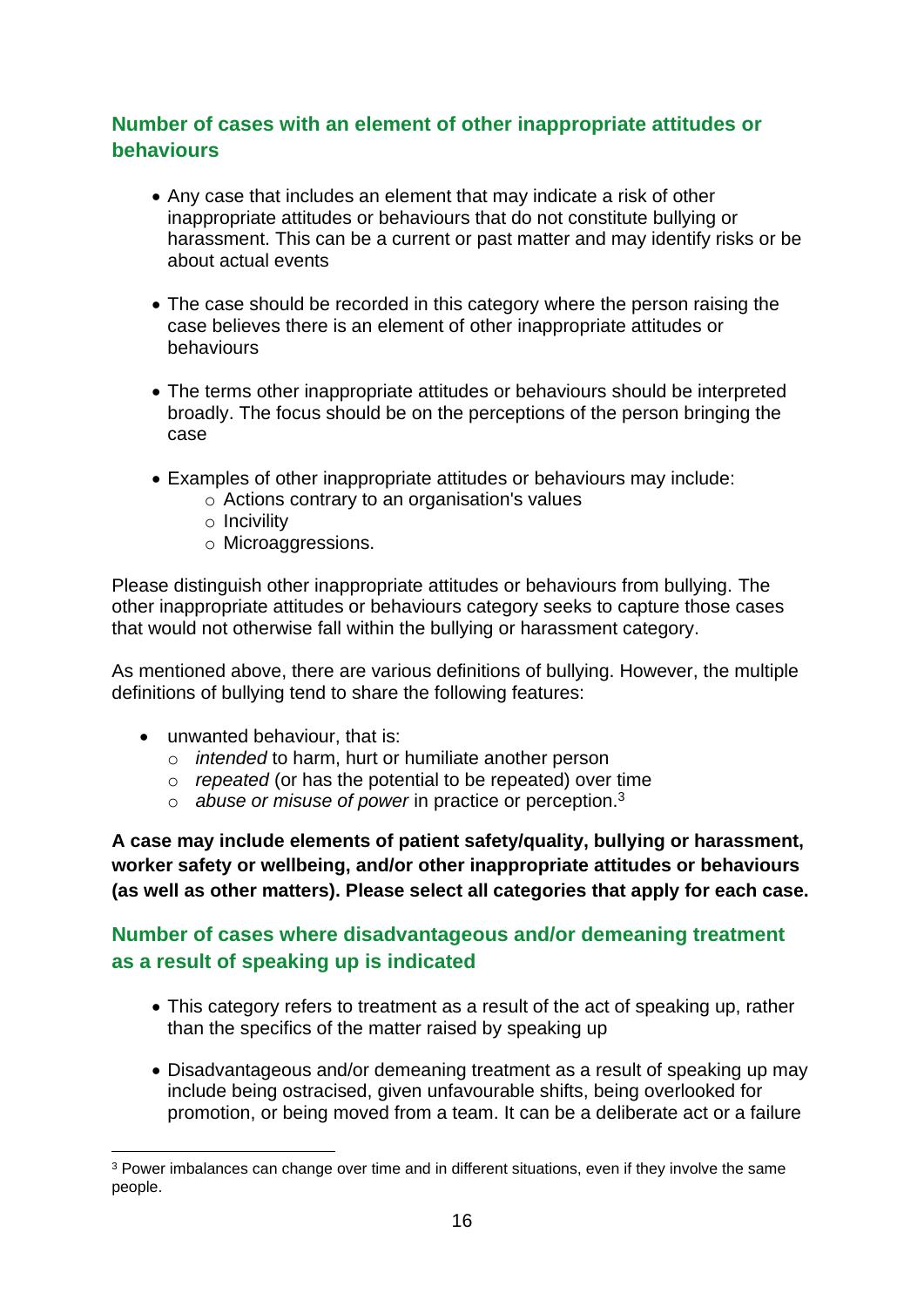to act (i.e. an omission)

- You should record the number of cases brought to you where a person feels they have suffered disadvantageous and/or demeaning treatment as a result of speaking up
- A case being recorded as indicating disadvantageous and/or demeaning treatment as a result of speaking up is based on the perceptions of the person speaking up
- In some cases, people may come to you to discuss disadvantageous and/or demeaning treatment that has occurred some months after their initial speaking up case. In these instances, this needs to be recorded as a new case.

#### **Professional/worker group**

- <span id="page-16-0"></span>• The professional/worker group of those speaking up to you, according to the categories found in [Annex 1](#page-16-0)
- Please assign people to one of the described categories wherever possible, rather than using the 'other' category. Each person should be assigned to a single, most appropriate category.

#### **Feedback (including main themes)**

Feedback should be obtained when a case is closed, even when the person speaking up may be unhappy with the outcome of their case.

Each person who spoke up to you should be offered the opportunity to provide feedback to you, even where several people may have spoken up together.

You may have your own feedback questions, but the NGO asks Freedom to Speak Up Guardians to ask the following question:

• *Given your experience, would you speak up again?* (Yes/No/Maybe/Don't know)

This should be supplemented with the follow-up question:

• *Please explain your response*

You may wish to categorise the information provided in the supplementary question so that themes and trends can be identified and actioned.

You are asked to report the following information to the NGO each quarter: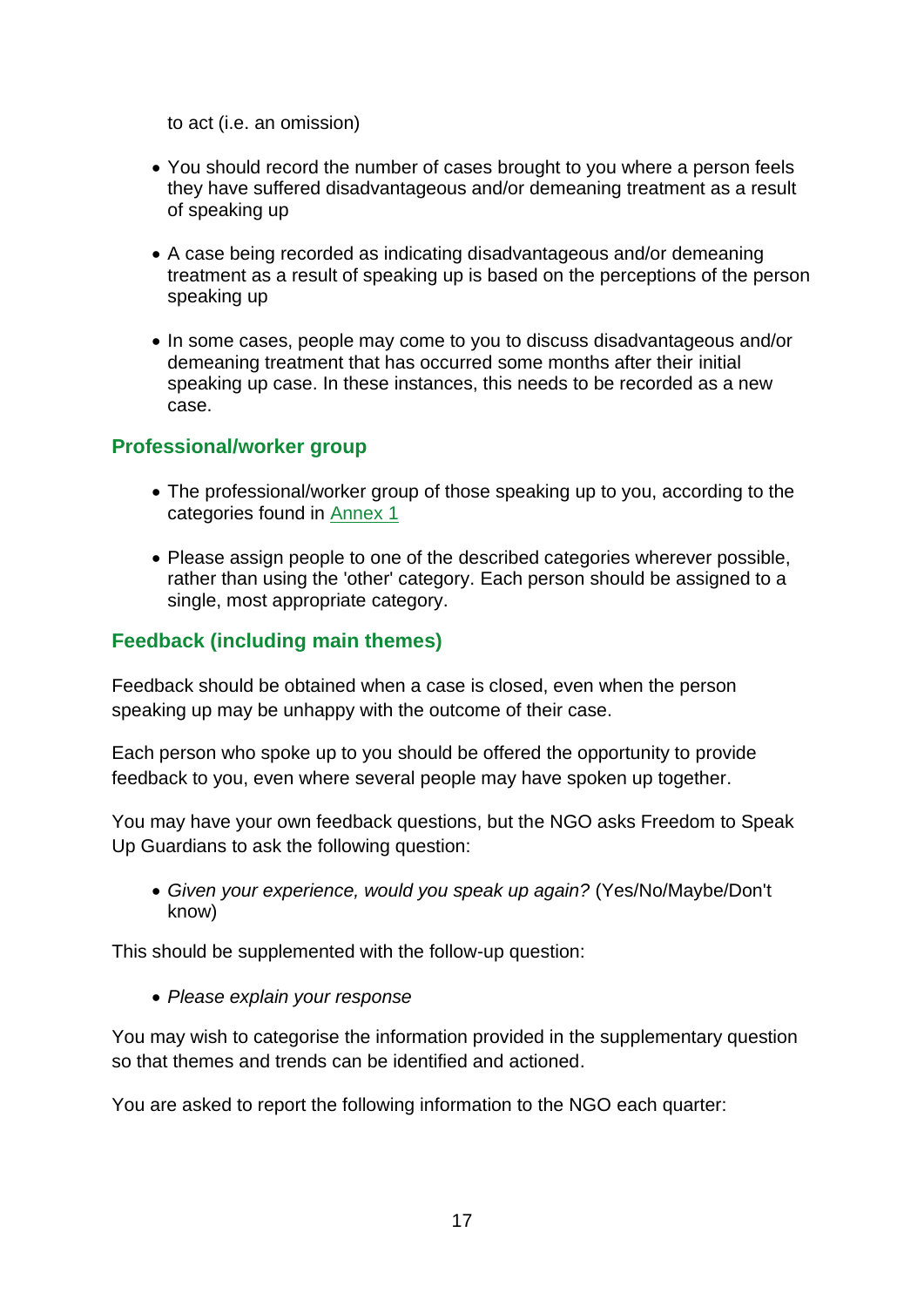- The number of cases where you have received feedback, **irrespective of the quarter in which the case was originally received/opened**
- The number of responses in each response category, i.e. Yes/No/Maybe/Don't know
- Brief details of the main themes from the feedback you have received each quarter. Examples of themes from feedback may include:
	- o *'…People felt listened to throughout the speak up process'*
	- o *'…More regular updates were needed for the person speaking up.'*

**Please do not include identifying information about people who have spoken up.** 

#### **Summary of learning points**

Speaking up is an opportunity to learn and improve. Recording the learning points for you or your organisation that arise out of cases will assist you in making suggestions for improvement.

Please report the following information to the NGO:

- A summary of the main learning points from the cases brought to you
- Examples of learning points may include:

- *'… More support is needed for shift workers to access speaking up channels.'*

- *'…Having a Freedom to Speak Up Champion in staff networks has helped raise the profile of speaking up in the organisation.'*

In your feedback themes, please also include examples of good practice where you can.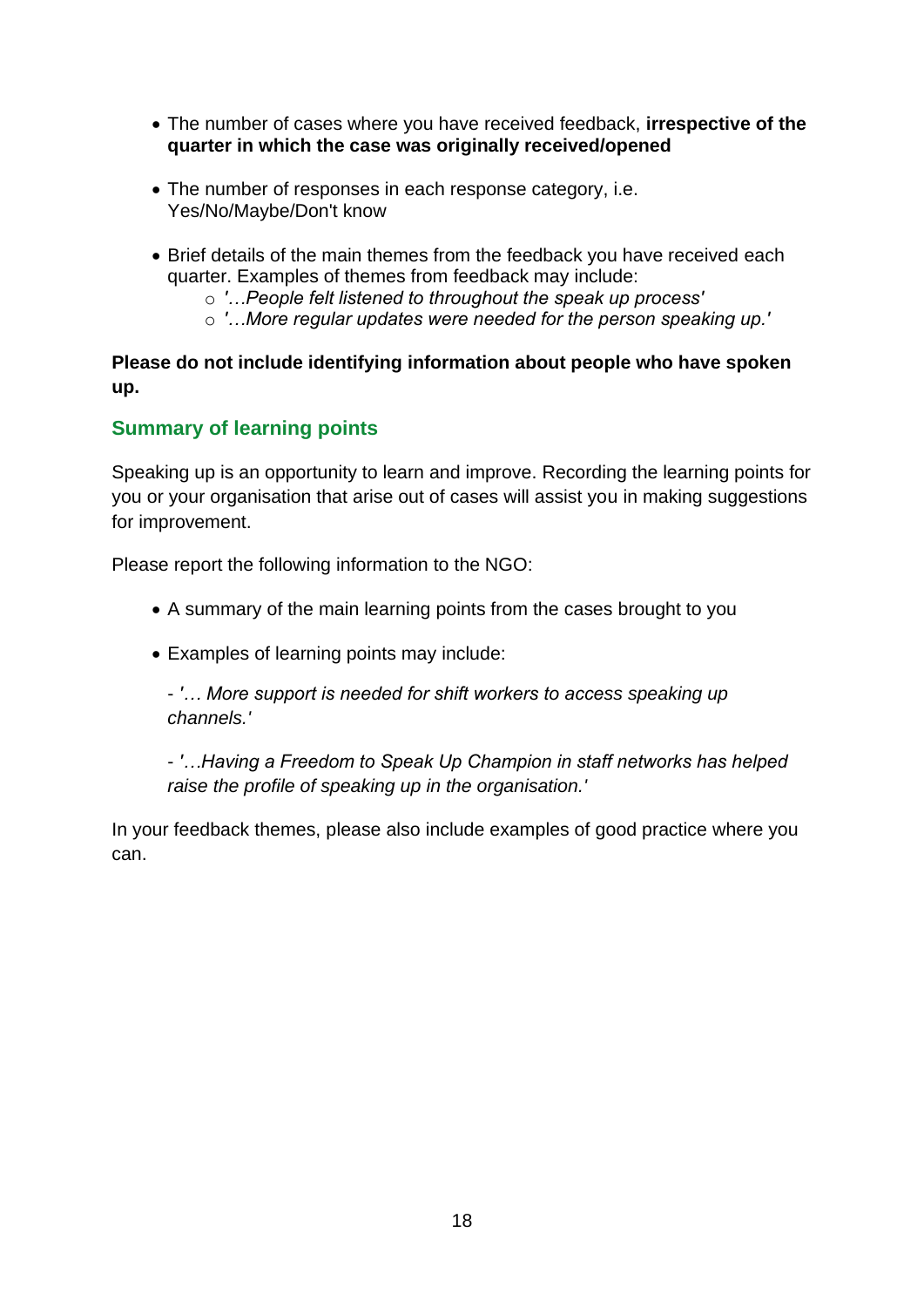## <span id="page-18-0"></span>**Sharing and learning**

We [publish](https://www.nationalguardian.org.uk/speaking-up-data/) some of the anonymised data at an organisational level, where possible:

- The number of cases:
	- o received
	- o raised anonymously
	- o with an element of: patient safety/quality; bullying or harassment; worker safety or wellbeing; and/or other inappropriate attitudes or behaviours
	- o where disadvantageous and/or demeaning treatment as a result of speaking up is indicated.

Other data is combined (i.e. aggregated) for all organisations before publication to avoid actual or perceived breaches of confidentiality. (Freedom to Speak Up Guardians should make similar arrangements when, for example, sharing information with the board (or equivalent) in the organisation they support.)

The information is also uploaded to the [Model Health System,](https://www.england.nhs.uk/applications/model-hospital/) a digital information service to support improvement in the NHS. Freedom to Speak Up Guardians can use this service to inform their understanding of their organisation's speaking up culture.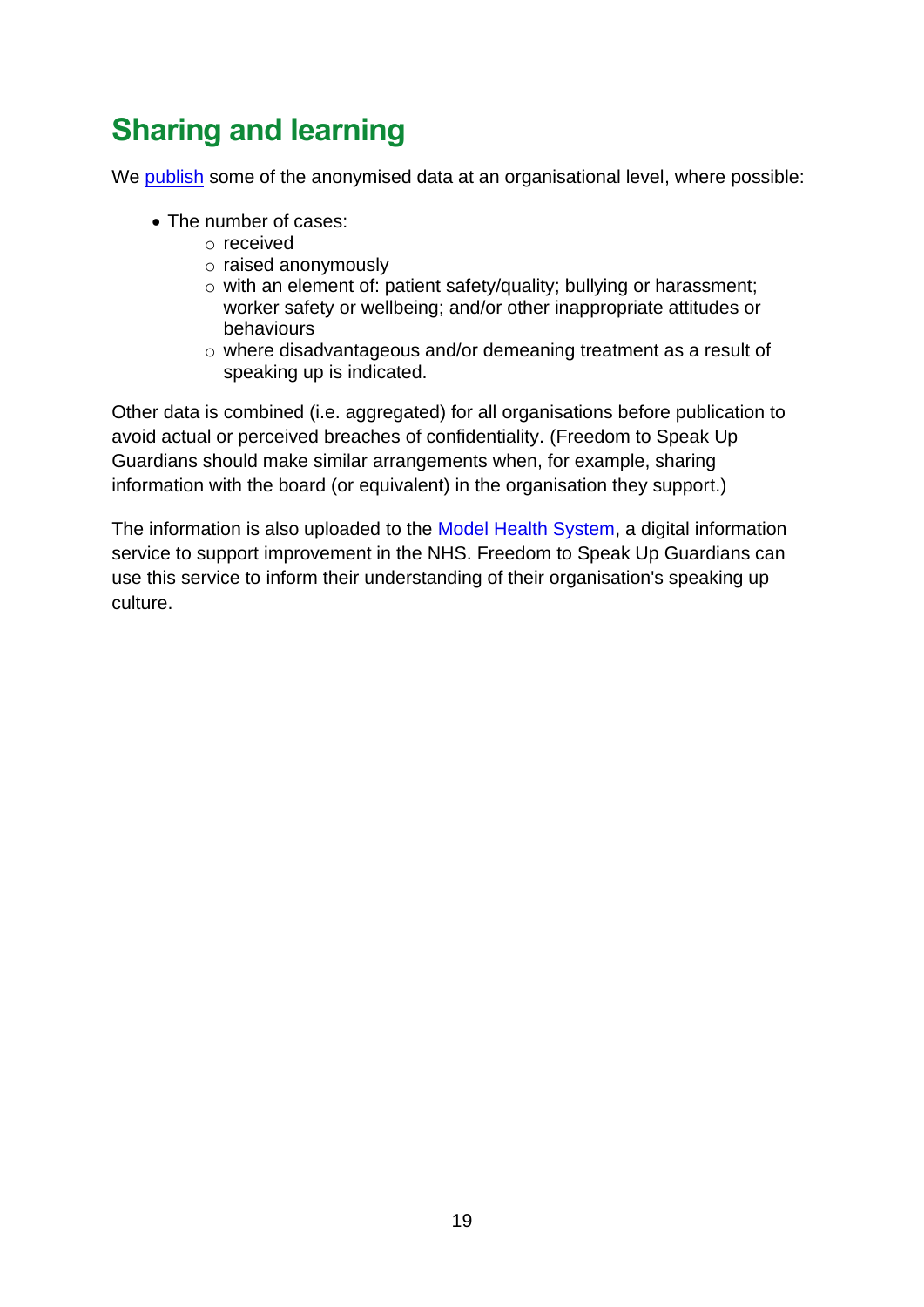## <span id="page-19-0"></span>**Annex 1: Professional/worker groups**

These professional/worker group categories are informed by feedback from Freedom to Speak Up Guardians and based on NHS Digital's National Workforce Data Set.

| <b>Professional/Worker</b><br><b>Group</b>          | <b>Definition</b>                                                                                                                                                                                                                                           |
|-----------------------------------------------------|-------------------------------------------------------------------------------------------------------------------------------------------------------------------------------------------------------------------------------------------------------------|
| <b>Additional clinical</b><br>services              | • Staff directly supporting those in clinical roles. In<br>addition, support to nursing, allied health<br>professionals and other scientific staff are<br>included.<br>• Have significant patient contact as part of their<br>role.                         |
| Additional professional<br>scientific and technical | • Scientific staff, including registered pharmacists,<br>psychologists, social workers, and other roles<br>such as technicians and psychological therapists.                                                                                                |
| Administrative and<br>clerical                      | • Non-clinical staff, including non-clinical<br>managers, administration officers, executive<br>board members who do not have significant<br>patient contact as part of their role.                                                                         |
| <b>Allied health</b><br>professionals               | • Registered clinical staff providing diagnostic,<br>technical and therapeutic patient care, including<br>dieticians, radiographers and physiotherapists.<br>• Includes qualified ambulance staff such as<br>paramedics.                                    |
| <b>Estates and ancillary</b>                        | • Non-clinical support and maintenance staff,<br>including gardeners, plumbers, cooks and<br>housekeepers who do not have significant<br>patient contact as part of their role.                                                                             |
| <b>Healthcare scientists</b>                        | • Registered qualified and other staff working in<br>defined healthcare scientist roles, including<br>Clinical scientists and biomedical scientists and<br>technicians working in healthcare science.<br>• It also includes public health scientific staff. |
| <b>Medical and dental</b>                           | • Registered doctors and dentists.                                                                                                                                                                                                                          |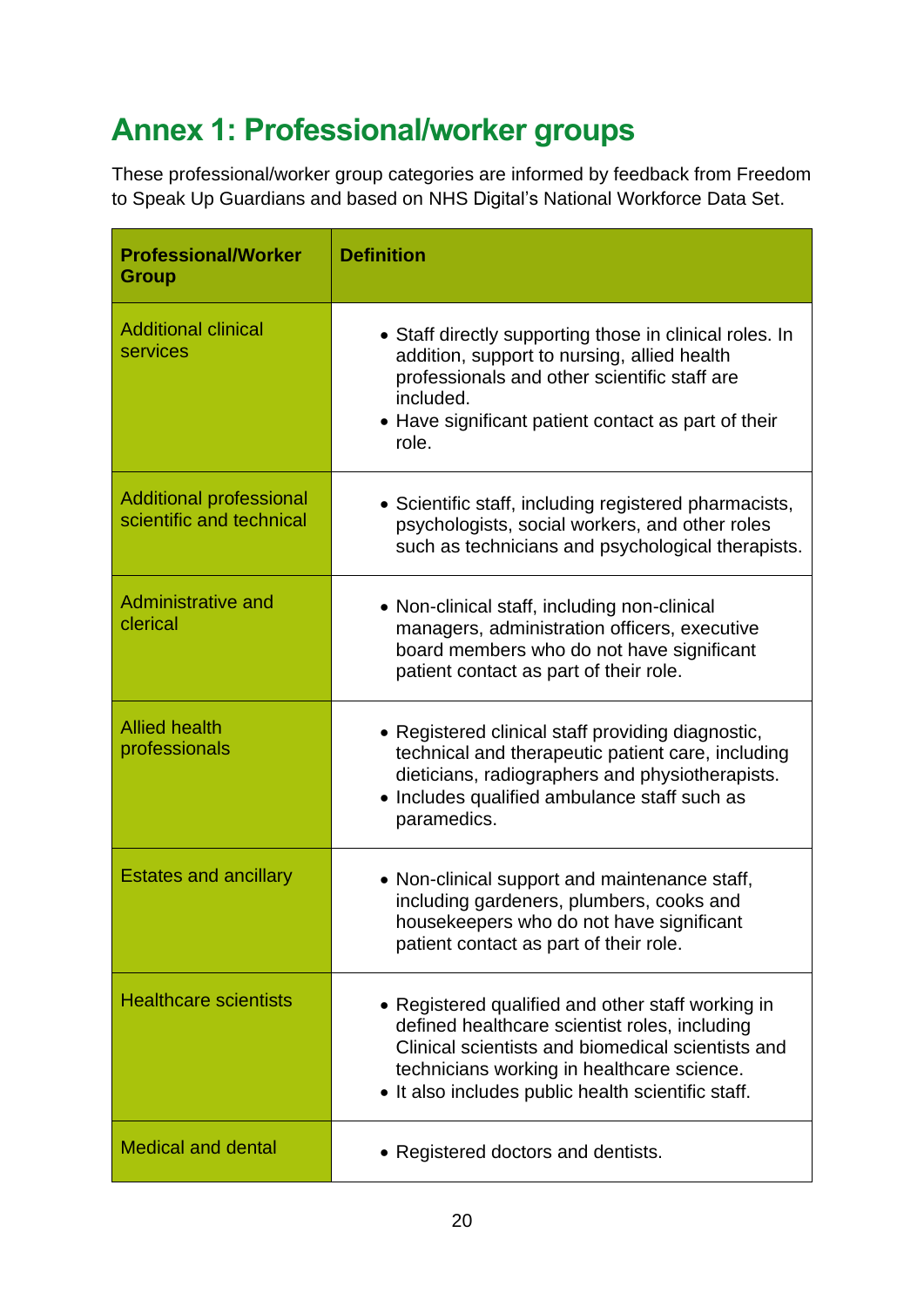| Nursing and midwifery<br>registered | • Registered nurses and midwives.                                                                                                                                              |
|-------------------------------------|--------------------------------------------------------------------------------------------------------------------------------------------------------------------------------|
| <b>Students</b>                     | • Directly employed staff undertaking formal<br>education, including student nurses and<br>midwives.                                                                           |
| Other                               | • This can include any professional group that<br>does not fit any other category.<br>• This can also include volunteers working in<br>charity shops, fundraisers and similar. |
| Not known                           | • This can include an instance when a person has<br>not disclosed their professional/worker group to<br>you or anonymous cases.                                                |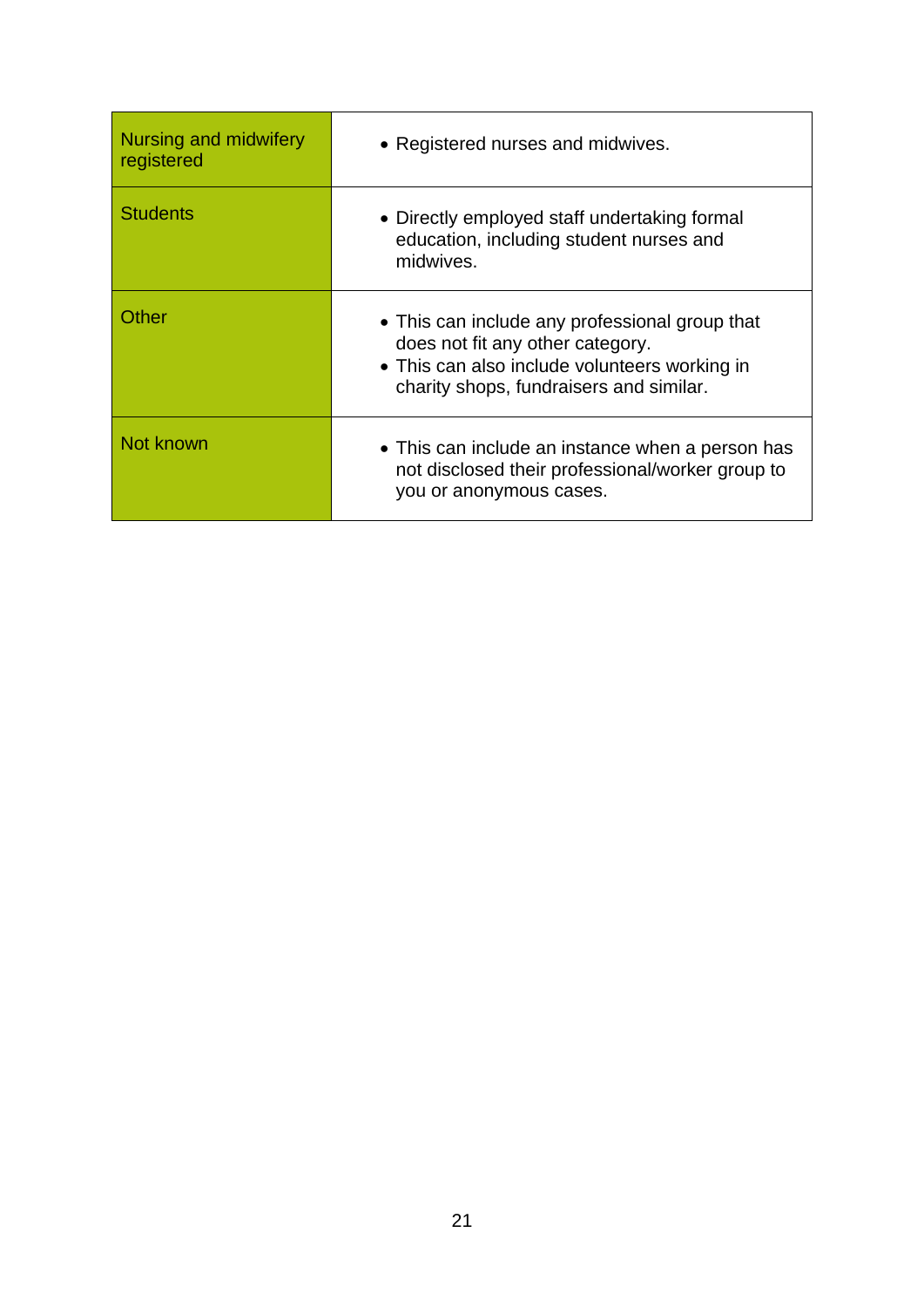## <span id="page-21-0"></span>**Annex 2: Common questions and answers on recording cases and reporting data**

#### *'My line manager is requesting access to my case records. I'm concerned that this would be a breach of confidentiality. What should I do?'*

Confidentiality should always be respected. Identifying details of individual cases should not be shared outside the bounds of your agreement with the person you are supporting.

Speak with your line manager about the expectations around confidentiality and the importance of avoiding actual or perceived confidentiality breaches for an effective speak-up culture.

Discuss with your line manager to understand more about the reason for the request, as this will inform the next steps. For example, are records requested to comply with a Freedom of Information or Subject Access Request, or perhaps as part of legal proceedings? In which case, you will want to explore this with the relevant experts in your organisation.

#### *'A group of workers are speaking up about matters in their department. Do I record this as one case?'*

Each person speaking up to a Freedom to Speak Up Guardian should be counted as a separate case even if they are speaking up about the same issue, together or separately.

The workers may be speaking up about the same matter, but their desired outcomes and experiences of the speaking up process may be different.

Counting each person as a separate case will help you provide a more tailored and holistic service to everyone. It also means that the information you capture including feedback from those who spoke up - will be accurate and comprehensive.

#### *'I am part of a team of Freedom to Speak Up Guardians supporting lots of different sites within a large organisation. Do we report for each site, or as the Head Office?'*

You should submit one data return for each organisation you are supporting, even if that organisation operates over several sites. (Freedom to Speak Up Guardian's supporting multiple organisations should discuss their data reporting requirements with the NGO.)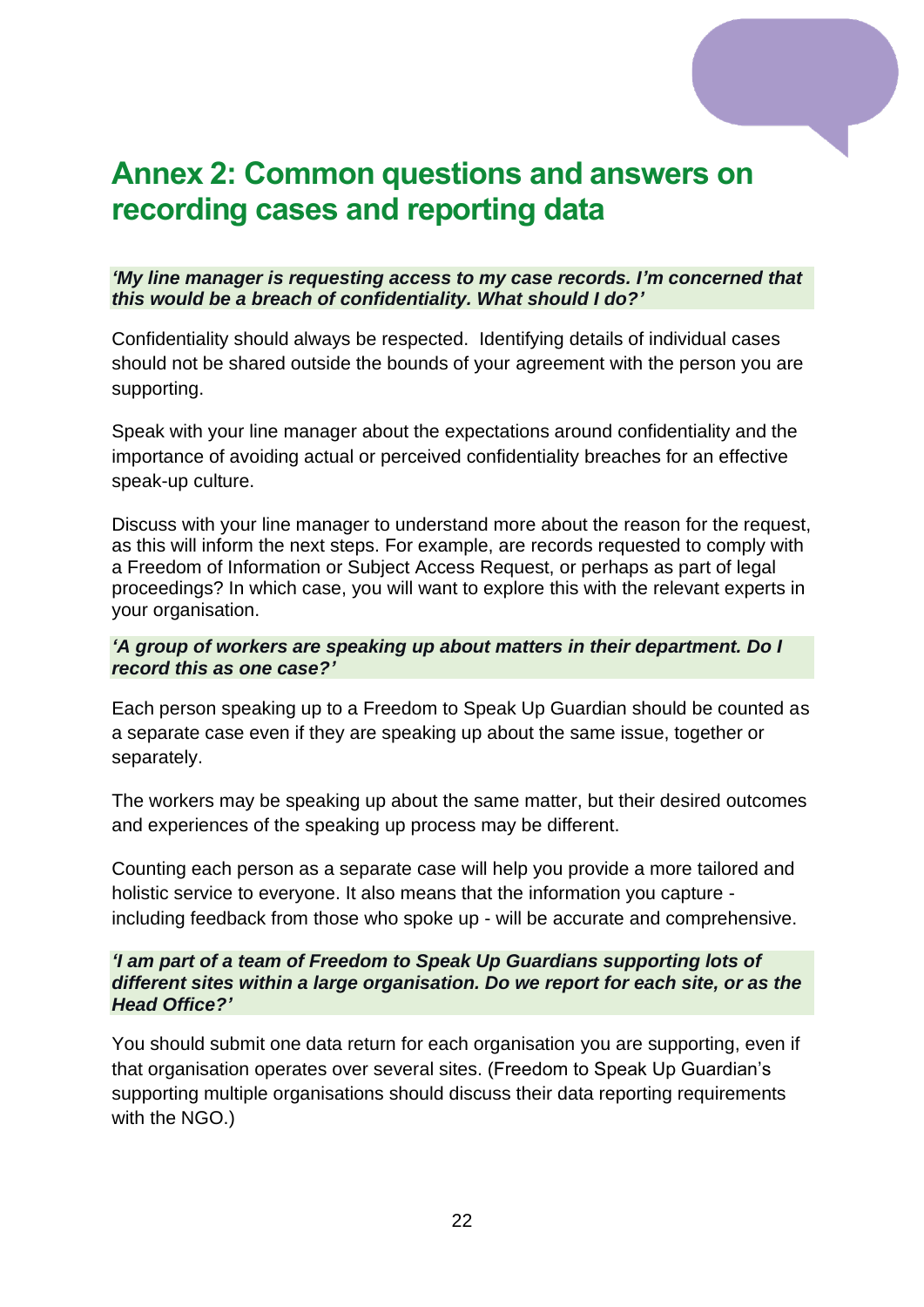Please coordinate with the other Freedom to Speak Up Guardians in your team to agree on arrangements for submitting data as part of the national data collection process.

However, please be mindful that confidentiality should always be respected. Identifying details of individual cases should not be shared outside the bounds of your agreement with the individual you are supporting, even when sharing information between guardians.

#### *'A person contacted me anonymously, but they have since disclosed their identity to me. Do I still record the case as anonymous?'*

At the point of contact, the person was anonymous, so the case should be recorded as having been raised anonymously.

As cases progress, people may feel confident about revealing their identity, but it is the status of the case at the point that it is raised that should be reported as part of the national data set.

#### *'Someone has raised an improvement idea. How do I record that?'*

The NGO's definition of speaking up includes improvement suggestions, so please record it as you would any other case.

#### *'I work for a very small organisation. I am worried that the people speaking up to me could be identified if I report data about my cases.'*

Confidentiality should always be respected. Identifying details of individual cases should not be shared outside the bounds of your agreement with the person you are supporting. As a rule, without express consent, this includes not sharing details of individual cases among local networks of Freedom to Speak Up Guardians, nor with other parts of your organisation, or with those outside your organisation.

The NGO publishes *some* of the data you report to us at an organisational level, if possible. Other data (e.g. professional/worker groups, themes from feedback) is combined (i.e. aggregated) for all organisations before publication. We do this to avoid any actual or perceived breaches of confidentiality.

Freedom to Speak Up Guardians should make similar arrangements when reporting on cases locally.

#### *'My senior leadership team is not keen on making the number of speaking up cases publicly available. They are worried about the organisation's reputation. I understand the requirement to submit data, but what shall I do?'*

Freedom to Speak Up Guardians are required to report non-identifiable information to the NGO regarding the speaking up cases brought to them. This is a contractual requirement for organisations subject to the NHS standard contract, an expectation